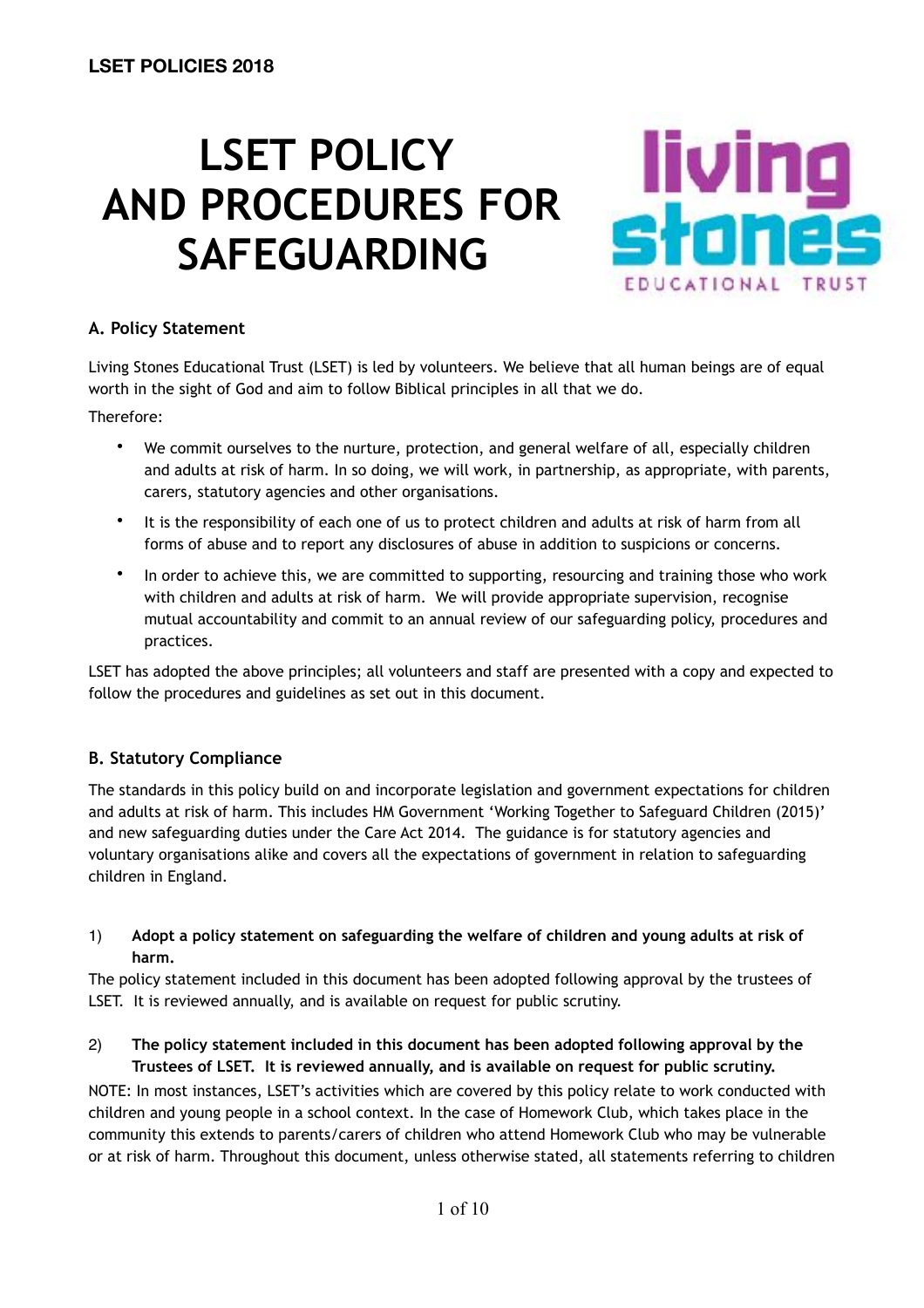and those working with children are applied to parents/carers at risk of harm when parents/carers at risk of harm are participating in activities provided by LSET.

3) **Plan the work of the organisation so as to minimise situations where the abuse of children may occur** 

We have established and will maintain and review clear procedures to fulfil this policy. They are set out in detail in this document and are under constant review, with any updates necessary given in writing at least annually.

- 4) **Introduce a system whereby children may talk with an independent person.**  Our procedures discourage the formation of exclusive relationships, and our activities are organised in such a way that children have access to a number of people. The independent person is Maureen Curley. We publicise relevant contact numbers. *See Appendix B*
- 5) **Apply agreed procedures for protecting children to all paid staff and volunteers.**  We have established minimum procedures for all workers and training and comprehensive procedures for workers in direct contact with children. All workers receive a copy of the policy statement.
- 6) **Give all staff and volunteers clear roles.**  All paid staff have a written job description and all volunteers are given a clear written role profile
- 7) **Use supervision as a means of creating a safeguarding culture across the organisation.**  All workers plan and review their work with the person to whom they are accountable.
- 8) **Treat all would-be paid staff and volunteers as job applicants for any position involving contact with children.**

We have comprehensive application and selection procedures for all workers.

9) **Gain at least two references from people who have experience of the applicant's paid work or volunteering with children.**

We require a reference from at least two people (church leaders or equivalent) for each applicant, seeking information which includes character and relationship assessment. We inform referees if work involves direct contact with children. Volunteers who work with children for short periods only are required to fill in a form each year and to name two referees on each occasion*.* 

10) **Explore all applicants' experience of working or contact with children in an interview before appointment.**

All staff, and volunteers for leadership positions, are interviewed prior to appointment. General team members on short-term placements are not normally interviewed but see (11) below.

11) **Find out whether an applicant has any conviction for criminal offences against children.**  All workers are required to sign a declaration disclosing a criminal conviction or caution. This includes, subject to certain exceptions, disclosing convictions which for other purposes are 'spent', as posts involving direct work with children are exempt from the provision of section 4(ii) of the Rehabilitation of Offenders Act 1974 (Exemptions Order 1975). Under DBS filtering rules there are some exceptions to this legislation and we will provide applicants with a copy of the filtering guide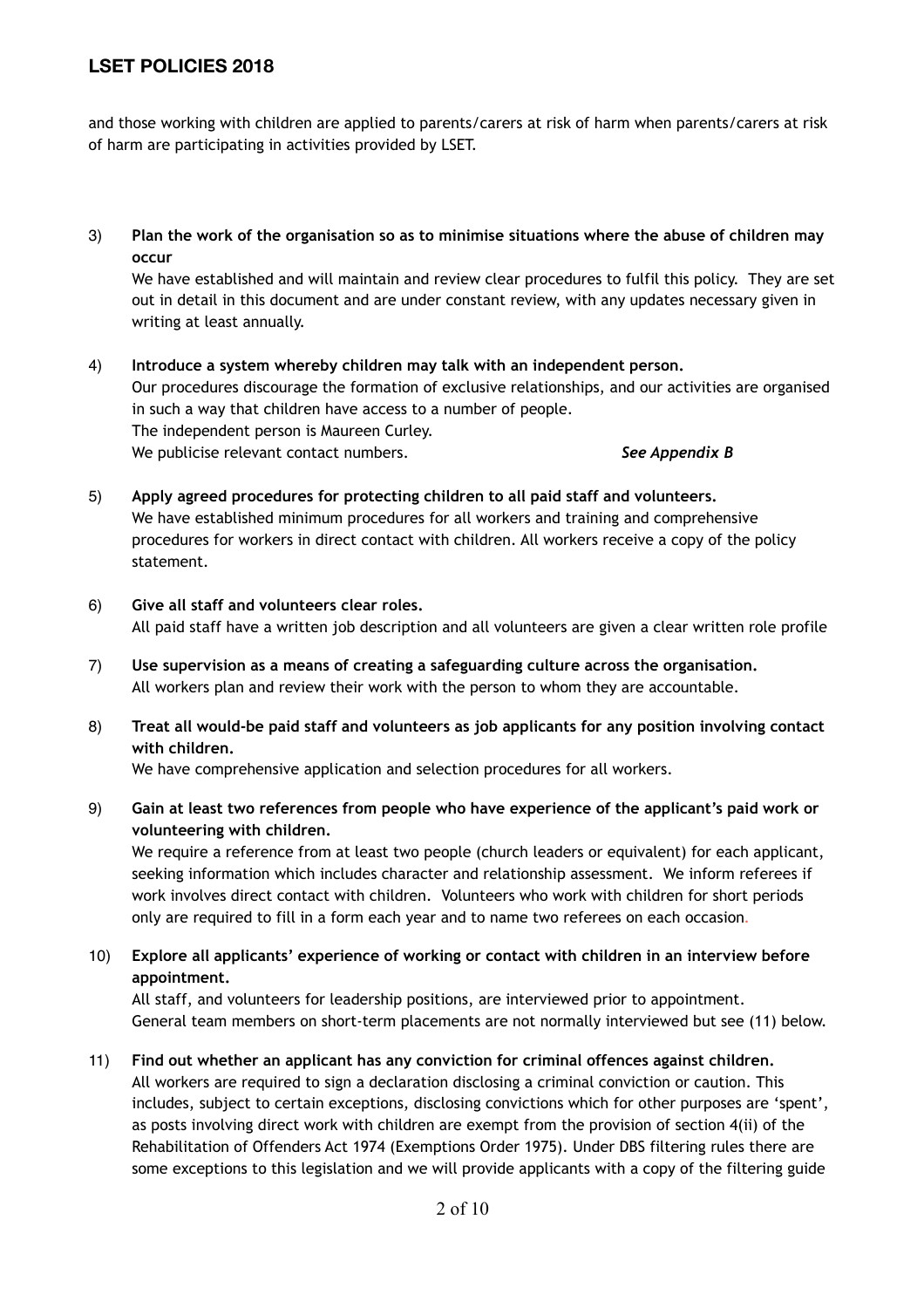so that they can determine whether a conviction, caution, reprimand or warning should be disclosed.

Applicants for roles involving regulated activity are required to apply for an Enhanced Disclosure from the Disclosure and Barring Service.

12) **Make paid and voluntary appointments conditional on the successful completion of a probationary period.** 

While the short term nature of much of our volunteer work makes probationary periods inappropriate, we are aware that many volunteers will have limited experience. Appropriate support is provided for each circumstance. In practice, this may mean sharing of responsibility, rather than having unsupervised responsibility, for children.

- 13) **Issue guidelines on how to deal with a disclosure and/or suspicion of abuse.**  Comprehensive guidelines are established and reviewed annually. Responsibility for ensuring they are implemented and reviewed lies with the Leadership Team lead member for safeguarding.
- 14) **Train paid staff and volunteers, their line managers or supervisors, and policy makers.**  We provide and give access to training for the safe care of children, including increasing understanding of the prevalence of abuse, along with the signs, symptoms and indicators of abuse.

#### **C. Safer Recruitment**

Note: Throughout this section Enhanced Disclosures are only undertaken in respect of the adults at risk of harm (vulnerable adults) workforce, when it is known that individuals will be entering into Regulated Activity with such adults.

- All those who seek employment with Scripture Union as paid staff or volunteers and whose work is likely to involve regulated activity with children are required to apply for an Enhanced Disclosure from the Disclosure and Barring Service (DBS)
- Potential Trustees of LSET are required to apply for an Enhanced Disclosure before their appointment is confirmed. On appointment Trustees DBS checks will be carried out every three years thereafter.
- Some staff in key managerial positions (where there is a responsibility for the selection or supervision of those working with children) are also required to apply for an Enhanced Disclosure.
- Those with criminal convictions, cautions, cases pending, reprimands or bindovers are not necessarily unable to take up positions with LSET, which abides by its policy on 'Employing People with a Criminal Record'.
- LSET has a contracted agreement with a Registered Body (currently Acorn Direct) for all its DBS checks and to act on behalf of its mission partners.
- **LSET** abides by the Code of Practice established by the DBS
- Job applicants are advised of the need for an Enhanced Disclosure before an application is submitted.
- A specifically assigned member of the Leadership Team carries out verification of identity of prospective staff and processing of staff applications for Enhanced Disclosures.

#### **Handling Disclosure Information**

- **•** If a Disclosure contains information about cautions, convictions, reprimands or warnings or other relevant information, advice on how to proceed is sought by the Leadership Team member from one of two named senior leaders.
- Information recorded on the Disclosure may be shared by the leader only with those directly involved in the particular appointment decision.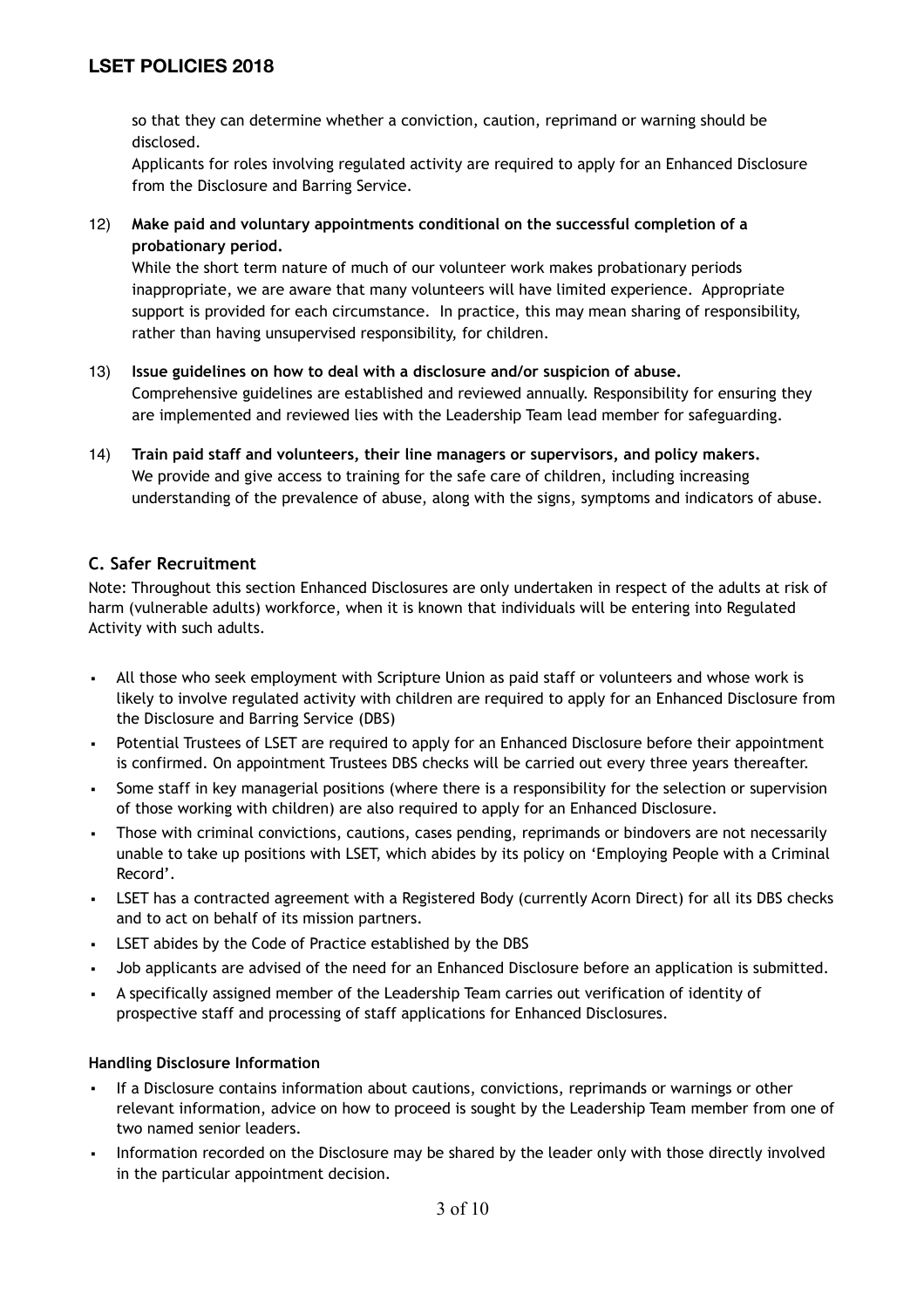- If additional information is received from a police force, action follows the procedure outlined in the letter and is not shared with the applicant or anyone other than those making the appointment decision, and only with those people if the police letter received does not forbid it.
- The date and disclosure number of all checks are recorded in LSET's DBS system.
- In extreme circumstances, when a disclosure check has not been successfully completed prior to the start of an event, and the individual is not registered with the update service, a risk assessment must be completed to determine what role, if any, that individual may take in the event. That risk assessment must be signed off by the Leadership Team's operational lead for safeguarding.

#### **Renewal of Disclosures**

- **•** Disclosures are normally renewed on a rolling three-year basis.
- For disclosures that are registered with the update service these will also be checked on a rolling 3 year basis.
- If, in the intervening years, declarations completed by those working with children suggest changed circumstances, a new Enhanced Disclosure is requested.

#### **D. Code of Conduct**

- All those working with children and adults at risk of harm on behalf of LSET will treat them with respect and dignity, which should be reflected in attitude, behaviour and speech.
- LSET accepts a duty of care for a child or adult at risk of harm taking part in an LSET event.
- Teams involved in mixed activities will include male and female members, and organisation of activities within the events will reflect this balance wherever possible.
- Teams will aim to work in groups and in public areas so that contact between participants and team is in sight of others.
- Teams will avoid forming exclusive relationships or those which could be seen as showing favouritism to individual participants.
- Wherever a team member finds themselves involved in a potentially lengthy counselling situation, they should seek to involve another member of the team at an early stage. Promises of confidentiality will be avoided and items shared with leaders or adults with relevant experience.
- It is normally inappropriate for adults to initiate physical contact with participants, and team members should be cautious of contact initiated by participants, except in exceptional circumstances such as the need for medical attention or to prevent harm.
- The use of any corporal punishment is strictly prohibited i.e. any form of physical discipline is not acceptable
- Any physical contact with children in the area of discipline will be purely in terms of an intervention which prevents the one exercising violent, or other inappropriate, behaviour from hurting themselves or others. Minimal force will be used, for the minimum time necessary, and witnessed by another team member
- If it is necessary to send a child or adult at risk of harm home from an event early, they will either be collected by a parent/guardian/carer or accompanied home so that the responsibility for their welfare is clearly transferred, unless other arrangements are agreed with the child's parents/carers ideally in writing e.g. email.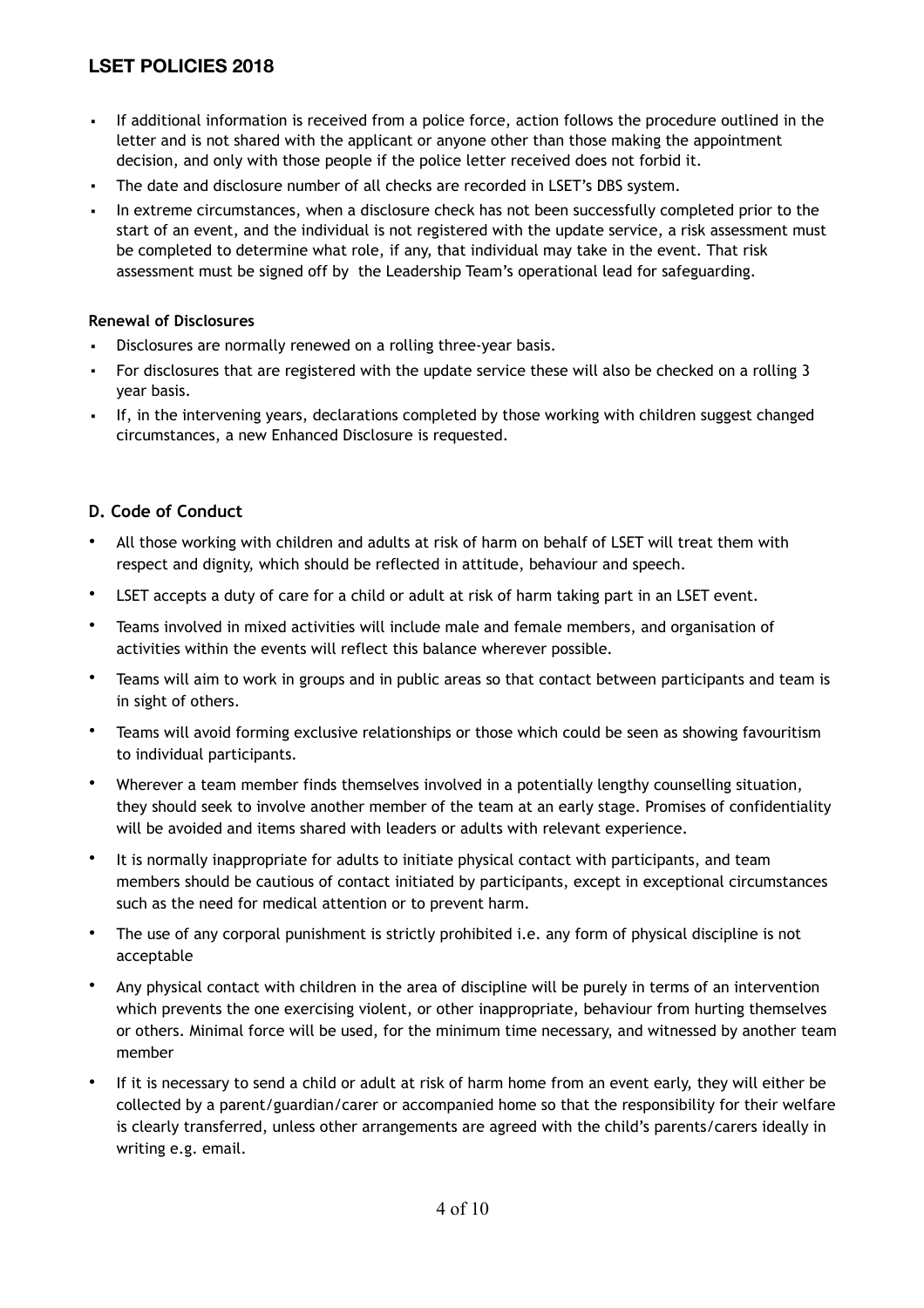- Team leaders and members are in a 'relationship of trust' with participants and must take care that an abuse of that trust does not occur. Any behaviour which might allow a sexual relationship to develop between a person in a position of trust and the individual(s) in their care must be avoided.
- This relationship of trust is also in place outside the actual event in any communication between team and participants, whether in person, by letter, email, telephone, text messaging or any other means. Any communication or direct contact with a child will therefore be characterised by transparency and integrity and must operate within LSET's policy on safeguarding children.
- Team members will not normally be expected to communicate outside of the event with participants other than those for whom they have been given particular responsibility.

#### **E. Understanding Abuse and Neglect (Children)**

#### **1. What is abuse and neglect?**

#### **ENGLAND**

The four definitions of abuse below operate in England based on the government guidance 'Working Together to Safeguard Children (2015)'.

#### **What is abuse and neglect?**

Abuse and neglect are forms of maltreatment of a child. Somebody may abuse or neglect a child by inflicting harm, or by failing to act to prevent harm. Children may be abused in a family or in an institutional or community setting, by those known to them or, more rarely, by a stranger for example, via the internet. They may be abused by an adult or adults, or another child or children.

#### **Physical abuse**

Physical abuse may involve hitting, shaking, throwing, poisoning, burning or scalding, drowning, suffocating, or otherwise causing physical harm to a child. Physical harm may also be caused when a parent or carer fabricates the symptoms of, or deliberately induces, illness in a child.

#### **Emotional abuse**

Emotional abuse is the persistent emotional maltreatment of a child such as to cause severe and persistent adverse effects on the child's emotional development.

It may involve conveying to children that they are worthless or unloved, inadequate, or valued only insofar as they meet the needs of another person. It may include not giving the child opportunities to express their views, deliberately silencing them or 'making fun' of what they say or how they communicate. It may feature age or developmentally inappropriate expectations being imposed on children. These may include interactions that are beyond the child's developmental capability, as well as overprotection and limitation of exploration and learning, or preventing the child participating in normal social interaction. It may involve seeing or hearing the ill-treatment of another. It may involve serious bullying (including cyberbullying), causing children frequently to feel frightened or in danger, or the exploitation or corruption of children. Some level of emotional abuse is involved in all types of maltreatment of a child, though it may occur alone.

#### **Sexual abuse**

Sexual abuse involves forcing or enticing a child to take part in sexual activities, not necessarily involving a high level of violence, whether or not the child is aware of what is happening. The activities may involve physical contact, including assault by penetration (for example, rape or oral sex) or non-penetrative acts such as masturbation, kissing, rubbing and touching outside of clothing. They may also include noncontact activities, such as involving children in looking at, or in the production of, sexual images, watching sexual activities, encouraging children to behave in sexually inappropriate ways, or grooming a child in preparation for abuse (including via the internet). Sexual abuse is not solely perpetrated by adult males. Women can also commit acts of sexual abuse, as can other children.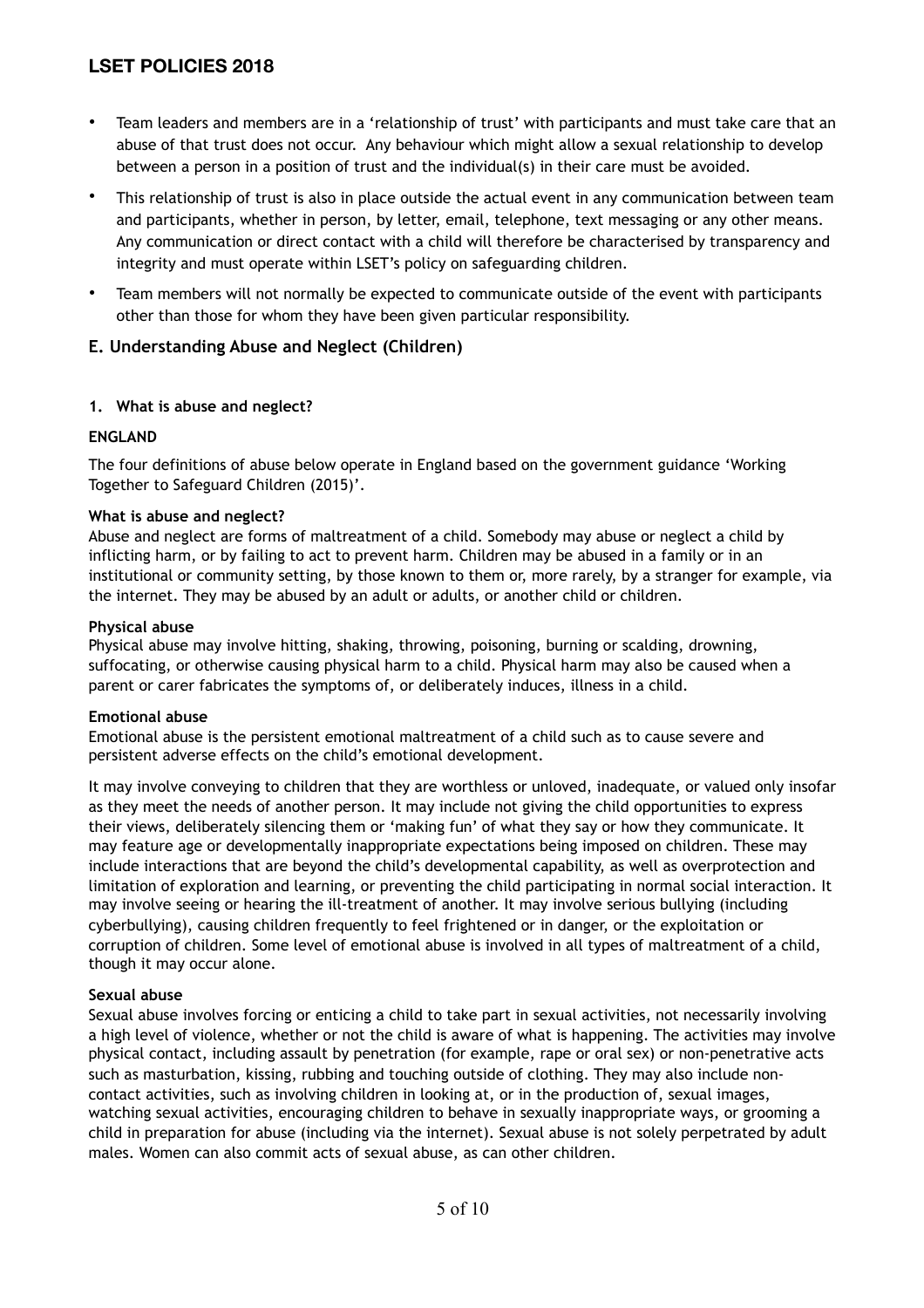**Neglect**

Neglect is the persistent failure to meet a child's basic physical and/or psychological needs, likely to result in the serious impairment of the child's health or development. Neglect may occur during pregnancy as a result of maternal substance abuse. Once a child is born, neglect may involve a parent or carer failing to:

- provide adequate food, clothing and shelter (including exclusion from home or abandonment);
- protect a child from physical and emotional harm or danger;
- ensure adequate supervision (including the use of inadequate care-givers); or
- ensure access to appropriate medical care or treatment.

It may also include neglect of, or unresponsiveness to, a child's basic emotional needs.

#### **G. Responsibilities**

The Board of Trustees is responsible for the approval of LSET's safeguarding policy.

Peter Morgan is the designated lead person for safeguarding.

Hannah Batchelor of the Leadership Team is the operational lead for safeguarding matters and for reporting, as necessary, individuals to the DBS.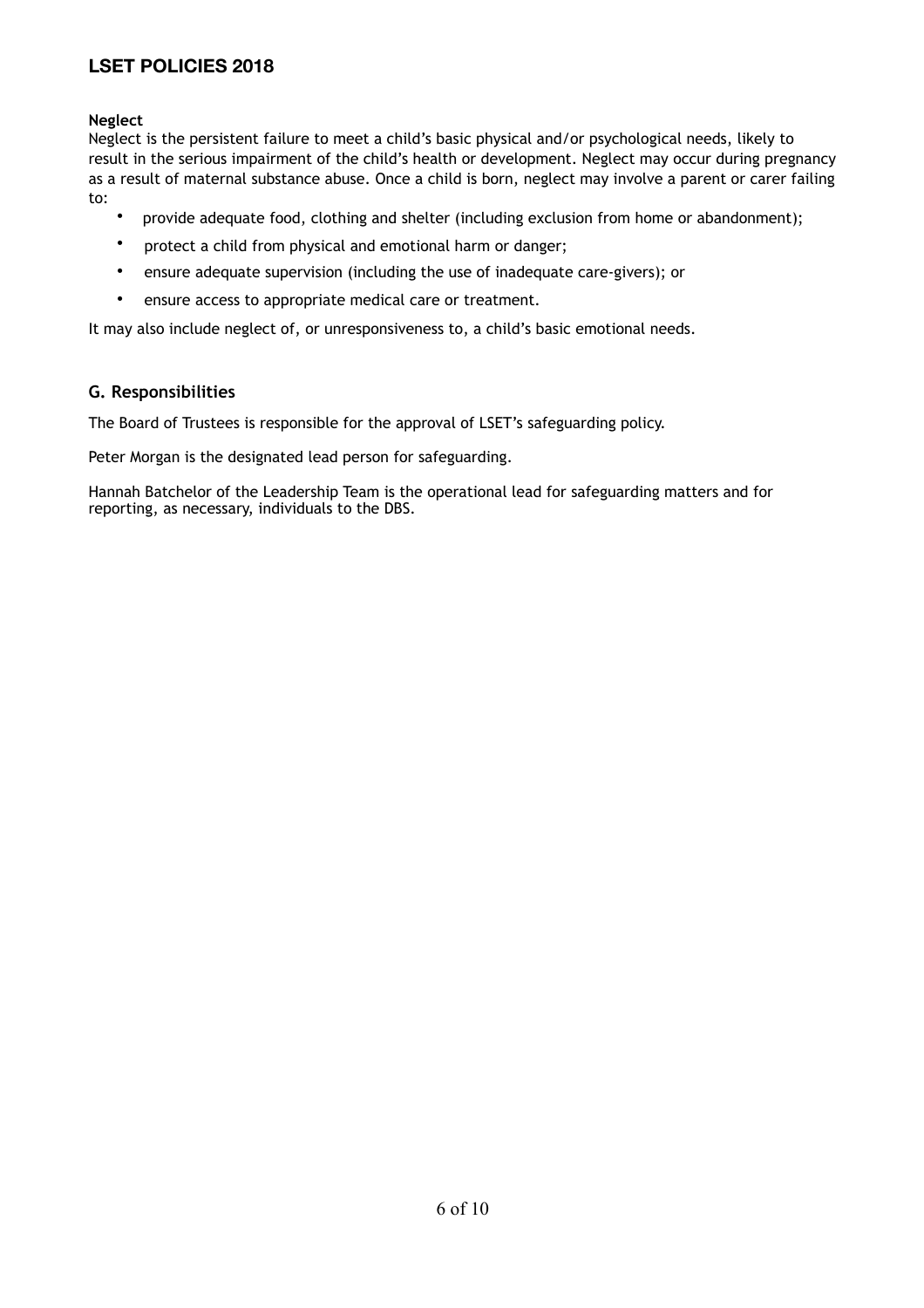## **Definitions**

| Adult at risk of harm                                  | A person who is aged 18 or over and who has care and support needs a defined<br>by the Care Act 2014                                                                                                                                                                                                                                                                                                                     |
|--------------------------------------------------------|--------------------------------------------------------------------------------------------------------------------------------------------------------------------------------------------------------------------------------------------------------------------------------------------------------------------------------------------------------------------------------------------------------------------------|
| Child                                                  | Anyone under the age of 18                                                                                                                                                                                                                                                                                                                                                                                               |
| <b>DBS</b>                                             | Disclosure and Barring Service (formerly CRB - Criminal Records Bureau)                                                                                                                                                                                                                                                                                                                                                  |
| Designated<br>Safeguarding<br>Lead                     | The appropriately trained person who is the designated lead for safeguarding on<br>an event.                                                                                                                                                                                                                                                                                                                             |
| <b>Event</b>                                           | Any event/activities where LSET takes responsibility for participants who are<br>under the age of 18 years.                                                                                                                                                                                                                                                                                                              |
| <b>First Aider</b>                                     | Person with current, appropriate qualification to administer first aid.                                                                                                                                                                                                                                                                                                                                                  |
| <b>Leaders</b>                                         | People who have been given overall responsibility for an event through an<br>appointment procedure.                                                                                                                                                                                                                                                                                                                      |
| Participants                                           | Those who attend an event.                                                                                                                                                                                                                                                                                                                                                                                               |
| Person<br>Designated for<br><b>Emergencies</b>         | The person on duty for emergency cover (including out of hours), who will<br>usually be one of the above or the Director of Ministry Development or<br>Associates Co-ordinator.                                                                                                                                                                                                                                          |
| Person<br>Responsible                                  | Normally this will be one of the following, the nature and leadership of the<br>event determining which:                                                                                                                                                                                                                                                                                                                 |
|                                                        | Volunteer Leader<br>$\bullet$<br>Volunteers' Coordinator<br>$\bullet$                                                                                                                                                                                                                                                                                                                                                    |
| <b>Regulated Activity</b>                              | 'Regulated Activity' (as defined by the Protection of Freedoms Act, 2012)<br>involving a substantial degree of contact with children including unsupervised<br>activities such as teaching, supervising, training or providing advice/guidance on<br>well-being (this applies to most people working with, or responsible for, children<br>in a church situation, including the Church Leader, Pastor, Minister, Vicar). |
| <b>Senior Data</b><br><b>Processing Team</b><br>Member | A senior member of the DPT team who has responsibility and training in<br>processing and handling DBS Disclosure information.                                                                                                                                                                                                                                                                                            |
| <b>Team</b>                                            | Leaders, team members and helpers.                                                                                                                                                                                                                                                                                                                                                                                       |
| <b>Team members</b>                                    | Others over the age of 18 who are involved in the event.                                                                                                                                                                                                                                                                                                                                                                 |
| <b>Workers</b>                                         | Anyone engaged in LSET's ministries, either as employees or volunteers.                                                                                                                                                                                                                                                                                                                                                  |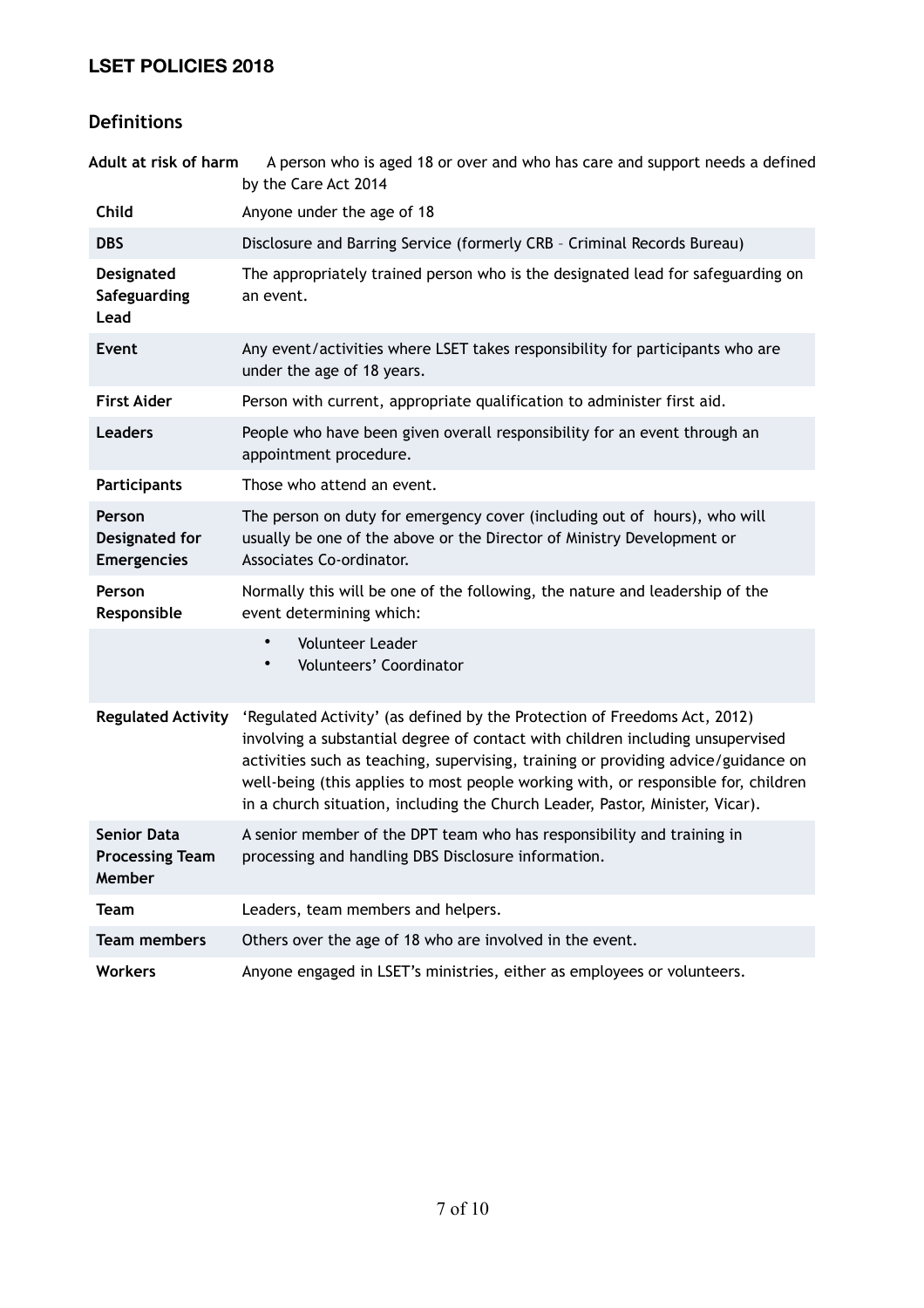#### **APPENDIX A: Reporting Information Concerning the Welfare and Protection of a Child**

## **FLOWCHART FOR REPORTING INFORMATION CONCERNING THE WELFARE AND PROTECTION OF A CHILD**

Note: This may relate to a welfare concern occurring at an event, including the actions of children or adults or a concerns regarding the welfare of a child outside of an event.



also applies if a child were to leave or be taken from the environment by a person who may cause them \**Immediate* is used to describe any situation where if the child were to remain in their current environment there would be an ongoing risk of harm (i.e. posed by another person with whom they have contact). This harm.